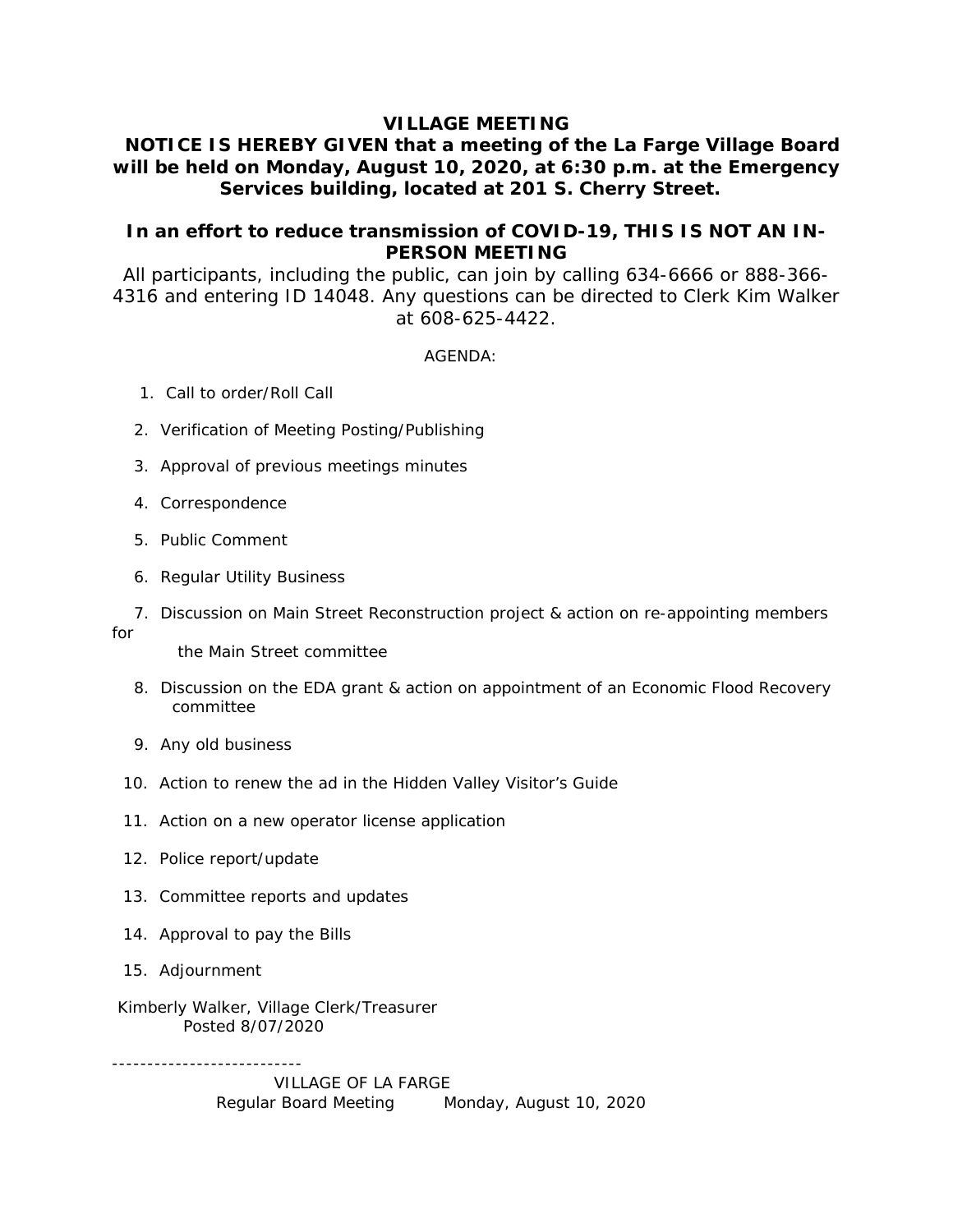\*President Cheryl Purvis called the regular meeting of the La Farge Village Board to order at 6:30 p.m. at the Emergency Services building. Due to COVID-19, participants were offered a conference calling option.

Roll Call - Present at the meeting:

Board Members: Cheryl Purvis, Aaron Appleman, Frank Quinn, Barbara Melvin, Aaron Nemec, and Reggie Nelson.

Joining by conference calling: Board Member Terry Jensen and news reporter Bonnie Sherman.

Also present: News reporter Lonnie Muller, Public Works Manager Wayne Haugrud, Police Chief Jonathon Brown, and Clerk Kimberly Walker.

\*Verification of meeting publishing in the La Farge Episcope and posting at the Bank, Post Office, and Village Office on August 7, 2020 was given.

\*Quinn moved, Appleman seconded to approve the previous meetings minutes: (7-13- 20/EDA committee meeting; 7-13-20/Finance & Personnel committee meeting; 7-13- 20/Regular Village board meeting; and 7-30-20/Joint Review Board meeting). (Carried).

\*Correspondence: We received a letter from a woman in Potosi, regarding the villages visit there. She tells us more on the towns history and thanked us for coming and our positive comments on their community.

\*Public Comment: None.

\*Utility business: In December 2018, we had Johnson Block apply to the PSC for an electric rate increase. (Our last increase was March 2009). The PSC staff has proposed a 20.63% increase. For an average residential customer using 495 kw, it would be \$11.43 per month. A public "dial in" hearing is scheduled for August 17, 2020, at 10 a.m. at the Utility office, with the PSC, utility staff, and public to ask any questions. The current rate is .1000 and is going to .1138 cents per kw, and the monthly flat charge of \$6 will go to \$10.50.

\*Discussion on Main Street reconstruction project: Currently waiting to hear if the village is going to be awarded the million-dollar CDBG grant. If we are awarded, we will proceed as we've been planning. If not, we need to look at what needs done infrastructure wise. Cheryl would like to take herself and Wayne off the Main Street committee, and add community members, to get more people involved and get their input. The current 3 members to stay on are Deb Nelson, Margaret Becker, and Reggie Nelson. The two new ones are Kathy Appleman and Nick Burnard. Quinn moved, Nemec seconded to approve the three current members and the two new ones. (Carried).

\*Discussion on the EDA grant: Vierbichers is currently working on community wide facility assessments and cost estimates, on the wells, reservoir, communication systems, wastewater plant, streets, sidewalks, etc. Also, the electrical substation, which we are having the MRRPC working on applying for another 80/20% EDA grant for a 1.8-milliondollar project to relocate this. A meeting is coming up to discuss the seven previous public input sessions and put together those ideas for a plan. When this was first started, we only needed 2 reps. Now we need to form a committee moving forward. Barb Melvin and Brad Steinmetz were the original 2. Interested in joining them are Dean Steinmetz, Greg Lawton, and Kris Gabrielson. Nemec moved, Melvin seconded to approve forming an Economic Flood Recovery (EFR) committee of the 5 listed. (Carried).